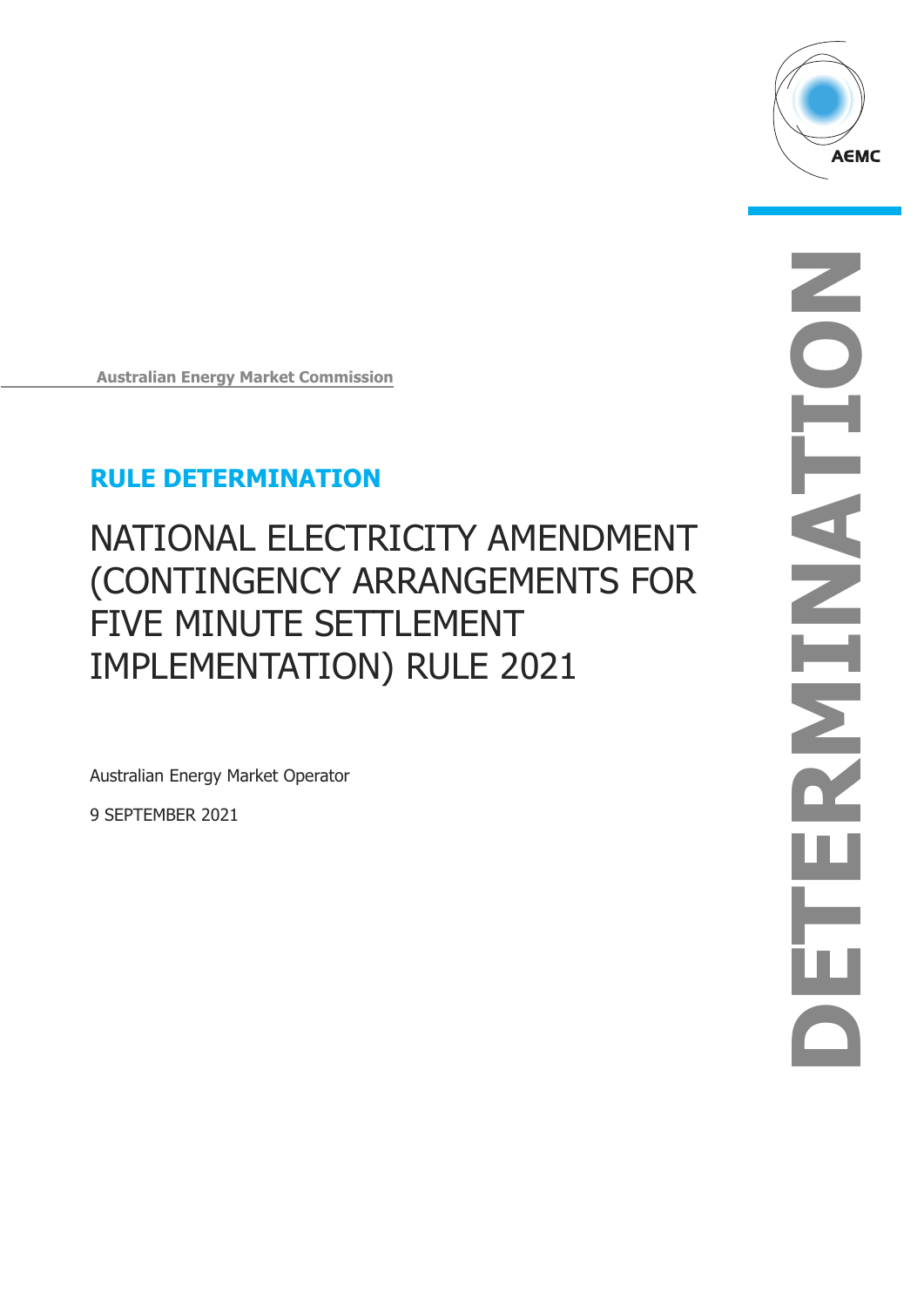#### INQUIRIES

Australian Energy Market Commission GPO Box 2603 Sydney NSW 2000

E aemc@aemc.gov.au T (02) 8296 7800

Reference: ERC0331

#### **CITATION**

AEMC, Contingency arrangements for five minute settlement implementation, Rule determination, 9 September 2021

### ABOUT THE AEMC

The AEMC reports to the Council of Australian Governments (COAG) through the COAG Energy Council. We have two functions. We make and amend the national electricity, gas and energy retail rules and conduct independent reviews for the COAG Energy Council.

This work is copyright. The Copyright Act 1968 permits fair dealing for study, research, news reporting, criticism and review. Selected passages, tables or diagrams may be reproduced for such purposes provided acknowledgement of the source is included.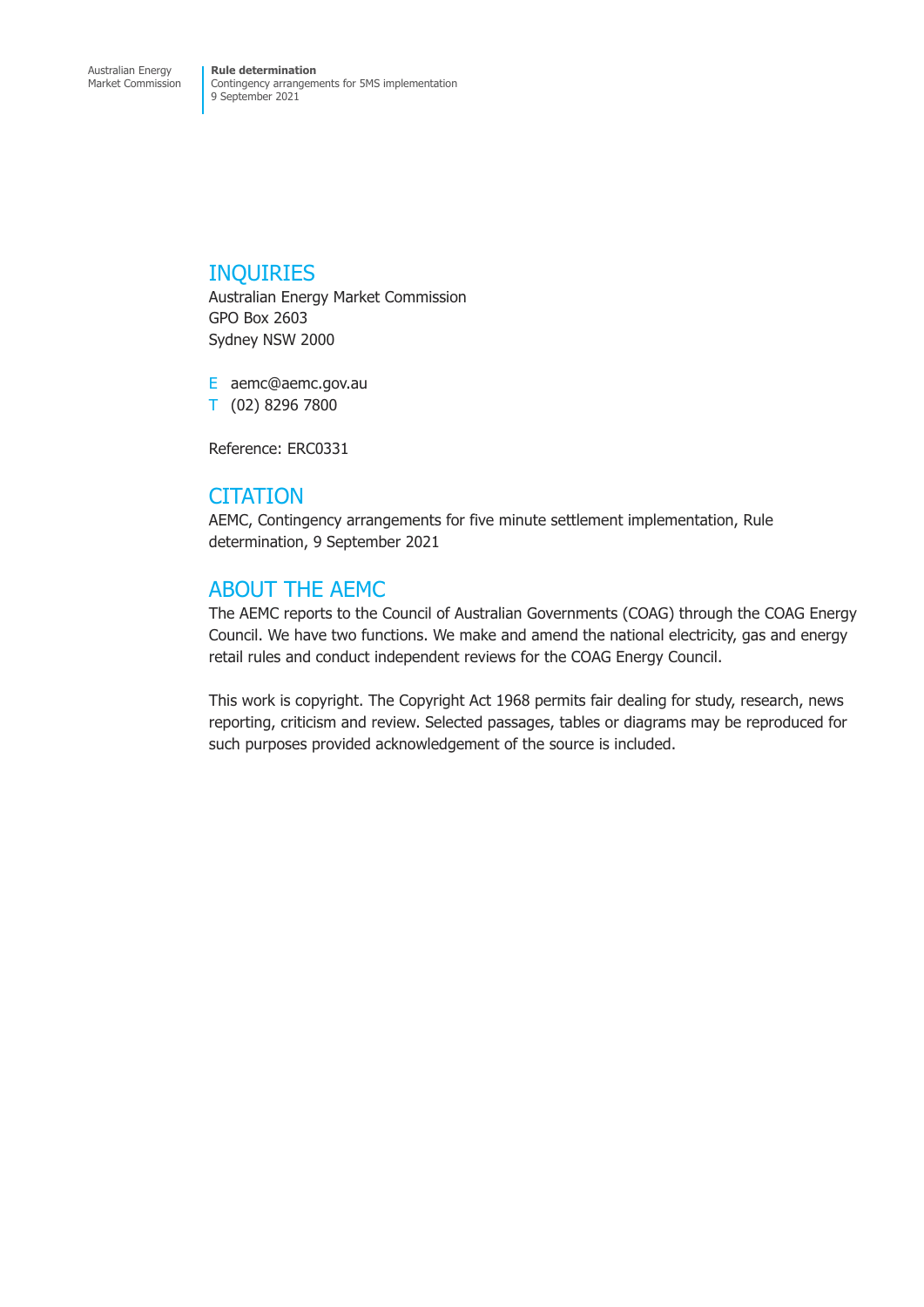### **SUMMARY**

- 1 The Australian Energy Market Commission (Commission) has made a final determination on the contingency arrangements for five minute settlement (5MS) implementation rule change request submitted by the Australian Energy Market Operator (AEMO). The Commission determined to make no rule and the *National Electricity Amendment (Five minute settlement) rule 2017* (5MS rule) and the soft start of *National Electricity Amendment (Global settlements) rule 2018* (GS rule) will therefore begin on 1 October 2021, as scheduled.
- 2 On 30 July 2021, AEMO submitted a rule change request to the AEMC. The request proposed to provide contingency options for a potential delay to the implementation of 5MS and GS if it was determined to be necessary. AEMO sought to delay the implementation of these rules if an issue occurred that it could not manage to allow the successful commencement of 5MS on 1 October 2021.
- 3 On 1 September 2021, AEMO published a '5MS start notice' indicating that no issue had occurred that would prevent the successful commencement of 5MS. Therefore, AEMO considered no delay was needed and recommended to the Commission that 5MS should commence on 1 October 2021 as scheduled.
- 4 In submissions, stakeholders considered no delay should occur if AEMO's readiness assessment indicated that a delay was not needed. While not proposing a delay, some stakeholders raised concerns that risks remained for the successful commencement of 5MS on 1 October, particularly for market participants. The Commission notes AEMO has identified risk mitigation strategies and contingency arrangements to address these concerns and encourages industry to continue to engage in these processes.

**Table 1: Key commencement dates**

| <b>ASPECT OF RULE OR REFORM</b>     | <b>COMMENCEMENT DATE</b> |
|-------------------------------------|--------------------------|
| 5MS and GS soft start               | 1 October 2021           |
| Wholesale demand response mechanism | 24 October 2021          |
| GS financial start                  | 1 May 2022               |

6

5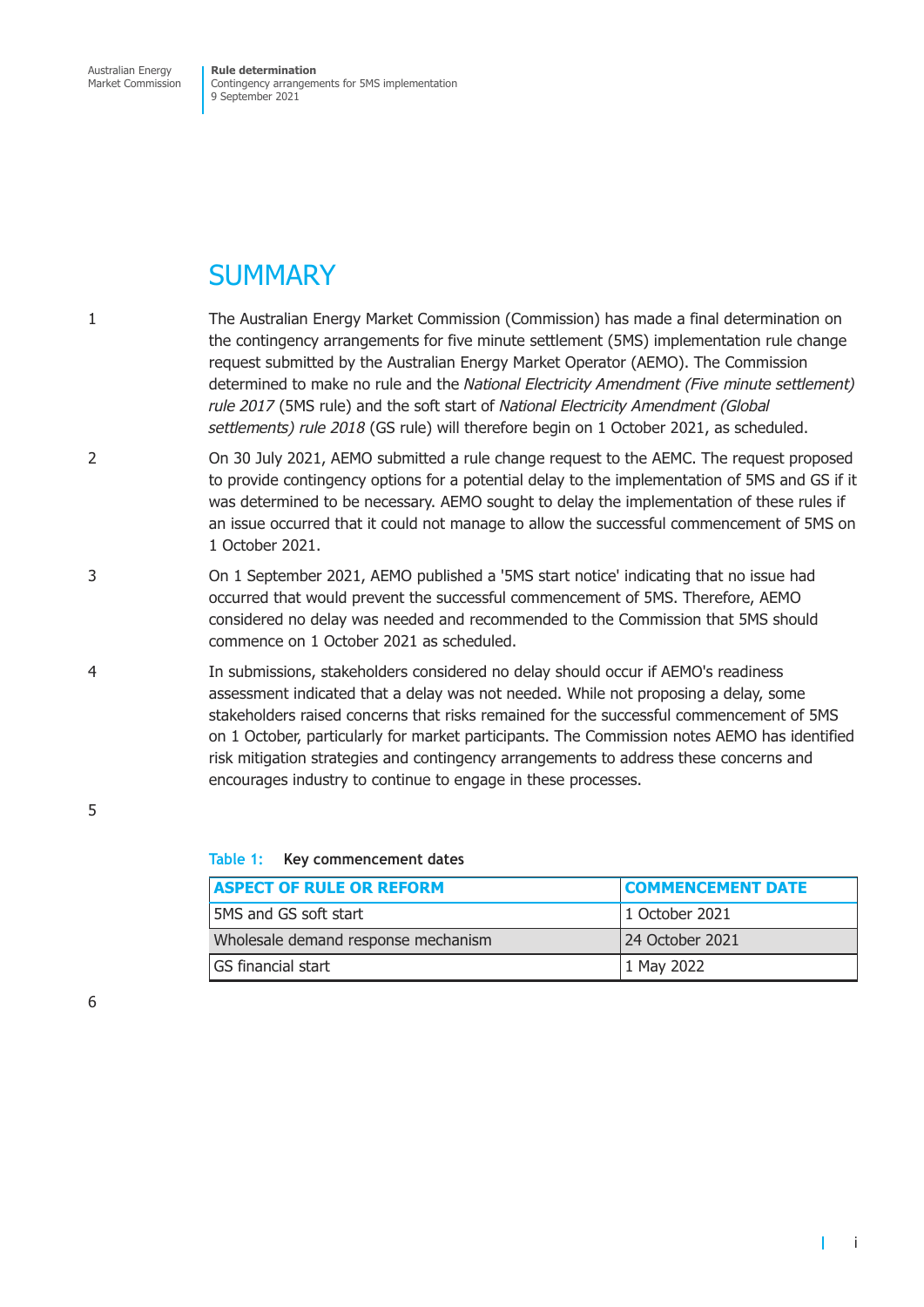Market Commission

Contingency arrangements for 5MS implementation 9 September 2021

## **CONTENTS**

| 1<br>1.1<br>1.2                                                                                                                             | Rule change request and rule making process<br>AEMO's rule change request<br>The rule making process                                     |                                                      |
|---------------------------------------------------------------------------------------------------------------------------------------------|------------------------------------------------------------------------------------------------------------------------------------------|------------------------------------------------------|
| $\overline{2}$<br>2.1<br>2.2<br>2.3<br>2.4                                                                                                  | Final rule determination<br>The Commission's final rule determination<br>Rule making test<br>Assessment framework<br>Summary of reasons  | 3<br>$\begin{array}{c} 3 \\ 3 \\ 3 \\ 4 \end{array}$ |
| 3.<br>3.1<br>3.2<br>3.3                                                                                                                     | Contingency planning and essential capability readiness 5MS<br>AEMO's '5MS start notice'<br>Stakeholder views<br>Analysis and conclusion |                                                      |
| <b>Abbreviations</b>                                                                                                                        |                                                                                                                                          | 7                                                    |
| A                                                                                                                                           | <b>APPENDICES</b><br>Summary of other issues raised in submissions                                                                       | 8                                                    |
| Legal requirements under the NEL<br>B<br>Final rule determination<br>B.1<br>Commission's considerations<br>B.2<br>B.3<br>Northern Territory |                                                                                                                                          | 9<br>9<br>9<br>9                                     |
| <b>TABLES</b><br>Table 1:<br>Table A.1:                                                                                                     | Key commencement dates<br>Summary of key trade-offs for extended delay options raised in submissions                                     | İ<br>8                                               |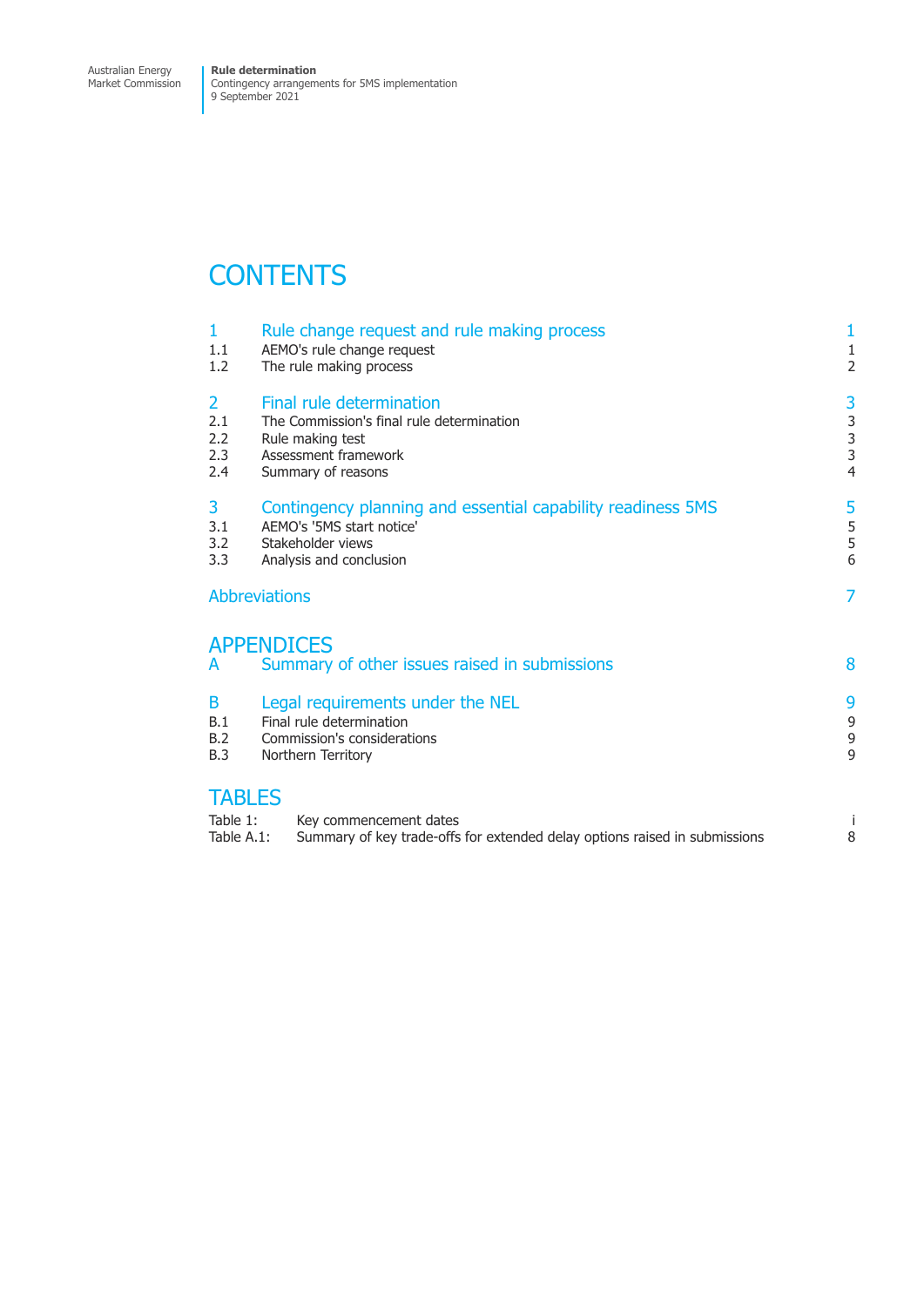<span id="page-4-0"></span>Contingency arrangements for 5MS implementation 9 September 2021

### 1 RULE CHANGE REQUEST AND RULE MAKING **PROCESS**

This chapter sets out an overview of:

- AEMO's rule change request
- the rule making process.

#### 1.1 AEMO's rule change request

On 30 July 2021, the Australian Energy Market Operator (AEMO) made a request to the Australian Energy Market Commission (AEMC or Commission). AEMO sought to delay the commencement of the 5MS rule and all associated rules if a contingency event occurred that would cause essential capability criteria to not be met for 5MS rule commencement from 1 October 2021.<sup>1</sup>

In its rule change request, AEMO considered that while the program was on track, risk remained that issues may arise in the final two months that could not be managed for the successful commencement of 5MS and GS soft start on 1 October 2021. AEMO indicated that the implementation program faced some key risks including the potential for:

- an unexpected significant issue during the 5MS Market Trial
- an essential capability issue for participant readiness (without a contingency response). $2$

AEMO suggested that three situations may arise:

- 1. **No delay is needed**: no contingency event occurs that prevents the successful commencement of 5MS and GS soft start. Therefore, no delay would be needed and 5MS and GS soft start should commence on 1 October 2021 as currently scheduled.
- 2. **A 'short delay' is needed**: a contingency event occurs that can be resolved to allow for a successful market start before the proposed change freeze to be observed from 17 December 2021.<sup>3</sup> A 'short delay' to 5MS and GS commencement would therefore be needed.
- 3. **An 'extended delay' is needed**: a contingency event occurs that can only be resolved for 5MS and GS soft start commencement after the proposed change freeze begins on 17 December 2021. An 'extended delay' to 5MS implementation would therefore be needed.

AEMO proposed to publish a '5MS start notice' by 1 September 2021. AEMO stated this notice would notify the AEMC and market whether a contingency event had occurred such that market commencement on 1 October 2021 would not be feasible. If such a contingency event occurred, then AEMO would indicate the time required to remedy the issue and

<sup>1</sup> More detail on AEMO's rule change request can be found in the AEMO's rule change request or the AEMC's consultation paper.

<sup>2</sup> AEMO, rule change request, p. 3.

<sup>3</sup> The change freeze is the period where AEMO proposes to not implement major regulatory reforms and system changes to accommodate market participants' lower resource availability when managing summer operations and holiday leave arrangements.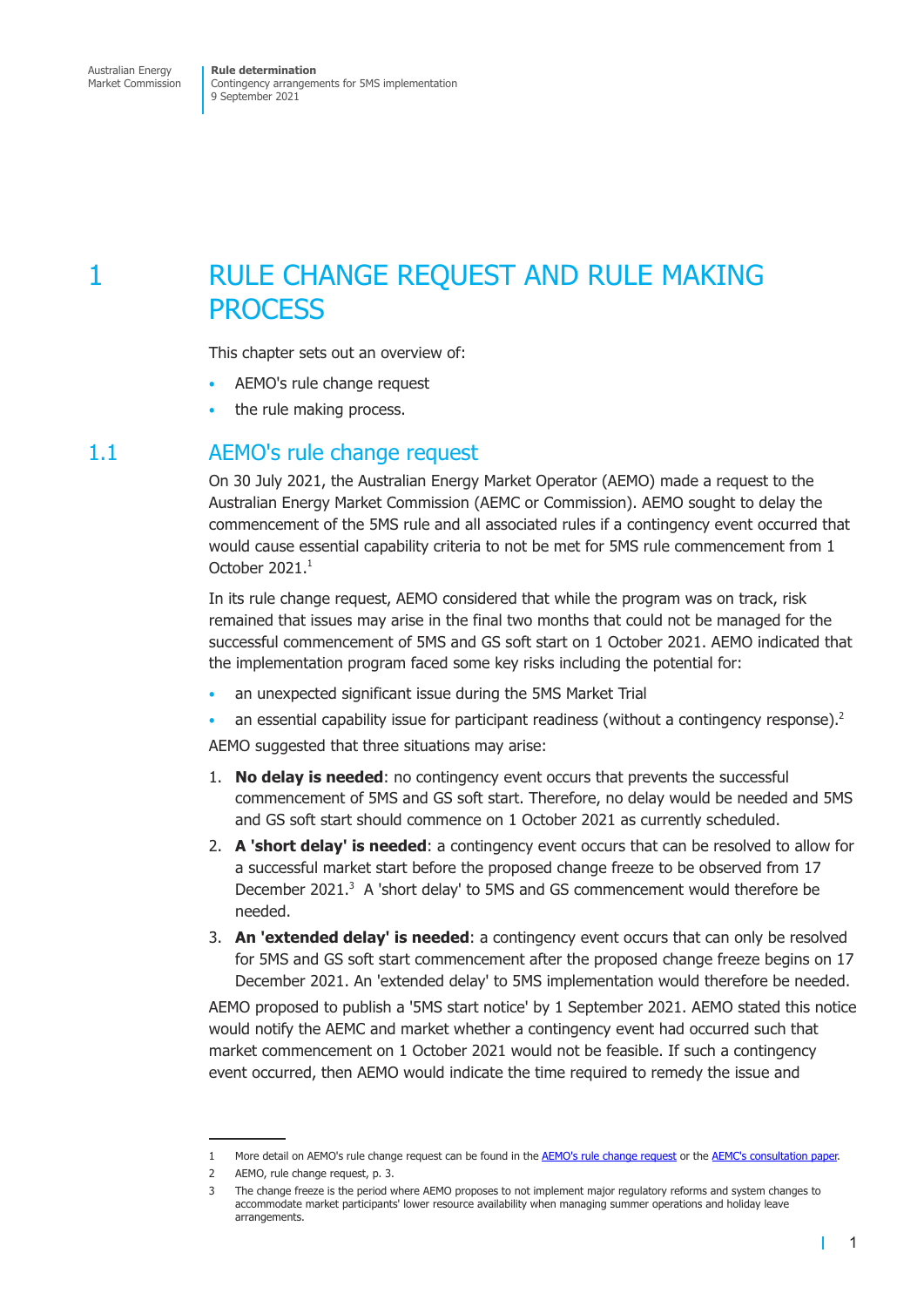<span id="page-5-0"></span>recommend an alternative commencement date (likely 1 December 2021, 1 February 2022 or 1 April 2022).

AEMO also requested that the rule change request be considered an urgent<sup>4</sup> rule change request and, as a result, be assessed under an expedited rule change process. AEMO considered its rule change request met the requirements of an urgent rule under the NEL as, if not made as a matter of urgency, the inability to implement 5MS could result in imminent prejudice or threat to the effective operation and administration of the wholesale electricity market.

#### 1.2 The rule making process

On 5 August 2021, the Commission published a notice advising of its commencement of the rule making process and consultation in respect of the rule change request.<sup>5</sup> A consultation paper identifying specific issues for consultation was also published. Submissions closed on 2 September 2021.

The Commission accepted that the rule change request was a request for an urgent rule as defined in s. 96 of the NEL for the reasons set out by AEMO in its rule change request. Accordingly, the Commission commenced an expedited rule change process, subject to any written requests not to do so. The closing date for receipt of written requests was 19 August 2021.

No requests to not carry out an expedited rule change process were received. Accordingly, the rule change request was considered under an expedited process.<sup>6</sup>

The Commission received 10 submissions. All relevant issues relating to the assessment framework and AEMO's '5MS start notice' are addressed in section 3.2. A summary of other issues raised and the Commission's response is contained in appendix A.

<sup>4</sup> Section 96 of the NEL.

<sup>5</sup> This notice was published under s. 95 of the National Electricity Law (NEL).

Section 96 of the NEL.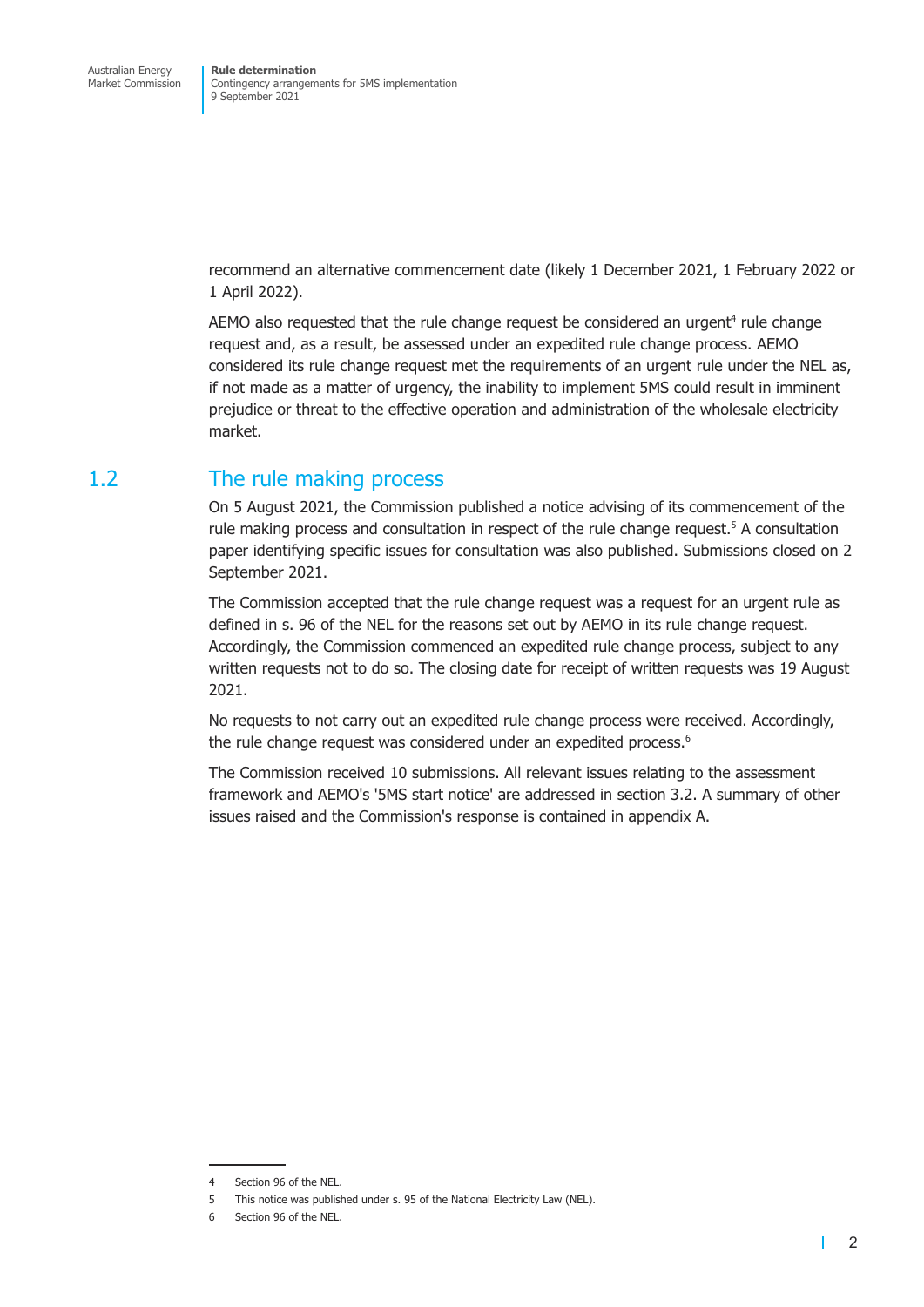<span id="page-6-0"></span>Market Commission

Contingency arrangements for 5MS implementation 9 September 2021

### 2 FINAL RULE DETERMINATION

This chapter sets out the:

- Commission's final rule determination
- rule making test for changes to the NER
- Commission's assessment framework for considering the rule change request
- Commission's consideration of no rule against the NEO.

#### 2.1 The Commission's final rule determination

The Commission's final rule determination in relation to the contingency arrangements for 5MS implementation rule change request is to make no rule. Therefore, 5MS will commence on 1 October 2021, as currently scheduled.

The Commission's reasons for making this final rule determination are set out in section 2.4.

Further information on the legal requirements for making this final rule determination is set out in appendix B.

#### 2.2 Rule making test

#### **2.2.1 Achie[ving the NEO](#page-12-1)**

Under the NEL the Commission may only make a rule if it is satisfied that the rule will, or is likely to, contribute to the achievement of the national electricity objective (NEO).<sup>7</sup> This is the decision making framework that the Commission must apply.

The NEO is:<sup>8</sup>

to promote efficient investment in, and efficient operation and use of, electricity services for the long term interests of consumers of electricity with respect to:

- (a) price, quality, safety, reliability and security of supply of electricity
- (b) the reliability, safety and security of the national electricity system.

### 2.3 Assessment framework

In assessing the rule change request against the NEO the Commission has considered the following principles:

• **Essential capability readiness** — if a contingency event occurs and a delay to the start of 5MS and GS is required, the minimum time needed to resolve issues for the successful commencement of 5MS and GS soft start.

<sup>7</sup> Section 88 of the NEL.

Section 7 of the NEL.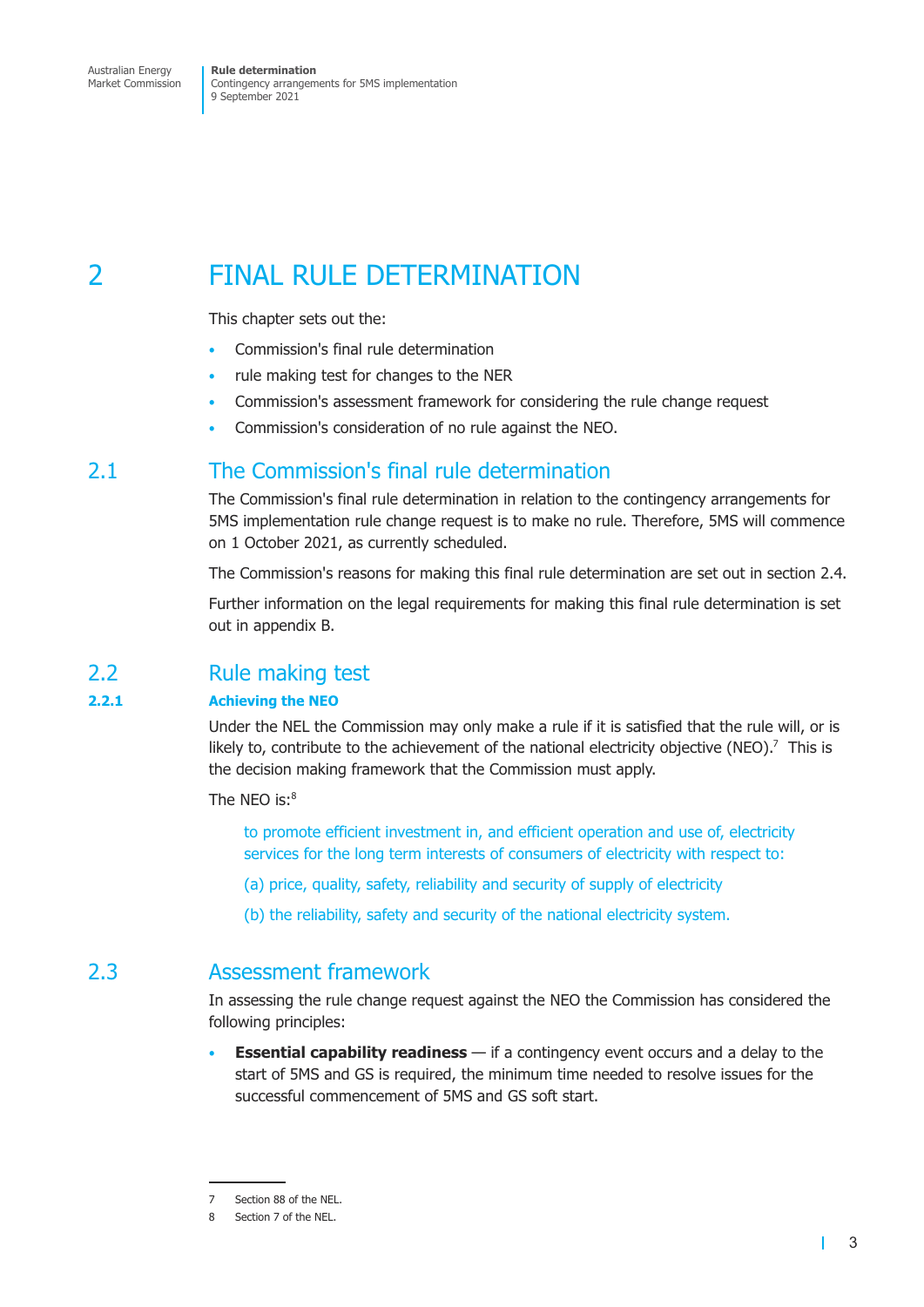- <span id="page-7-0"></span>**Industry implementation costs** — the extent to which a delay to the start of 5MS and GS could increase costs associated with finalising the implementation of 5MS or GS, or impact participants' delivery of other reforms or usual business operations.
- **Contract market implications**  a potential delay to the start of 5MS will have flow on impacts for existing and future hedging contracts for energy. This could impact industry risk management capabilities and potentially add costs that could be passed onto consumers.
- **Summer implementation risk** the level of additional risk associated with commencing 5MS during summer, when the power system must manage additional risks related to increased electricity demand and climatic events, such as bushfires and storms.
- **Delayed benefits** the extent to which a potential delay to the commencement of the 5MS and GS rules would defer the realisation of benefits from 5MS and GS that would flow to consumers.
- **Impact on other reforms** the effect of a delay to the start of 5MS and GS on the commencement of schedules in other rules which have been made, and other industry reforms that are in the process of being implemented.

#### 2.4 Summary of reasons

The Commission has determined to make no rule delaying 5MS. Therefore, there will also be no consequential impact on the commencement of other rules identified in the consultation paper that would be impacted by a delay to 5MS and GS.<sup>9</sup> Having regard to the issues raised in submissions, including AEMO's '5MS start notice', the Commission is satisfied that a decision to make no rule will contribute to the achievement of the NEO for the following reasons:

- AEMO's '5MS start notice' indicated no issues had occurred and essential readiness capability will be met for the successful commencement of 5MS on 1 October 2021
- no delay to commencement ensures the benefits of 5MS and GS can be realised as early as possible
- no delay will allow industry implementation programs to continue as scheduled, thereby minimising additional implementation costs
- there will be no disruption to the contracts market as a result of a delay, or increased risk for summer operations
- no delay will have the lowest impact on other regulatory reforms and ensures the current regulatory reform implementation schedule can proceed unchanged.

Accordingly, the Commission's final rule determination is to not make a rule. Therefore, 5MS and GS soft start will commence on 1 October 2021.

т

<sup>9</sup> The Commission identified 14 rules that have already been made that have schedules that would be impacted by a delay to 5MS and GS (some only in relation to a delay to GS financial start). Consultation paper, pp. 16-17.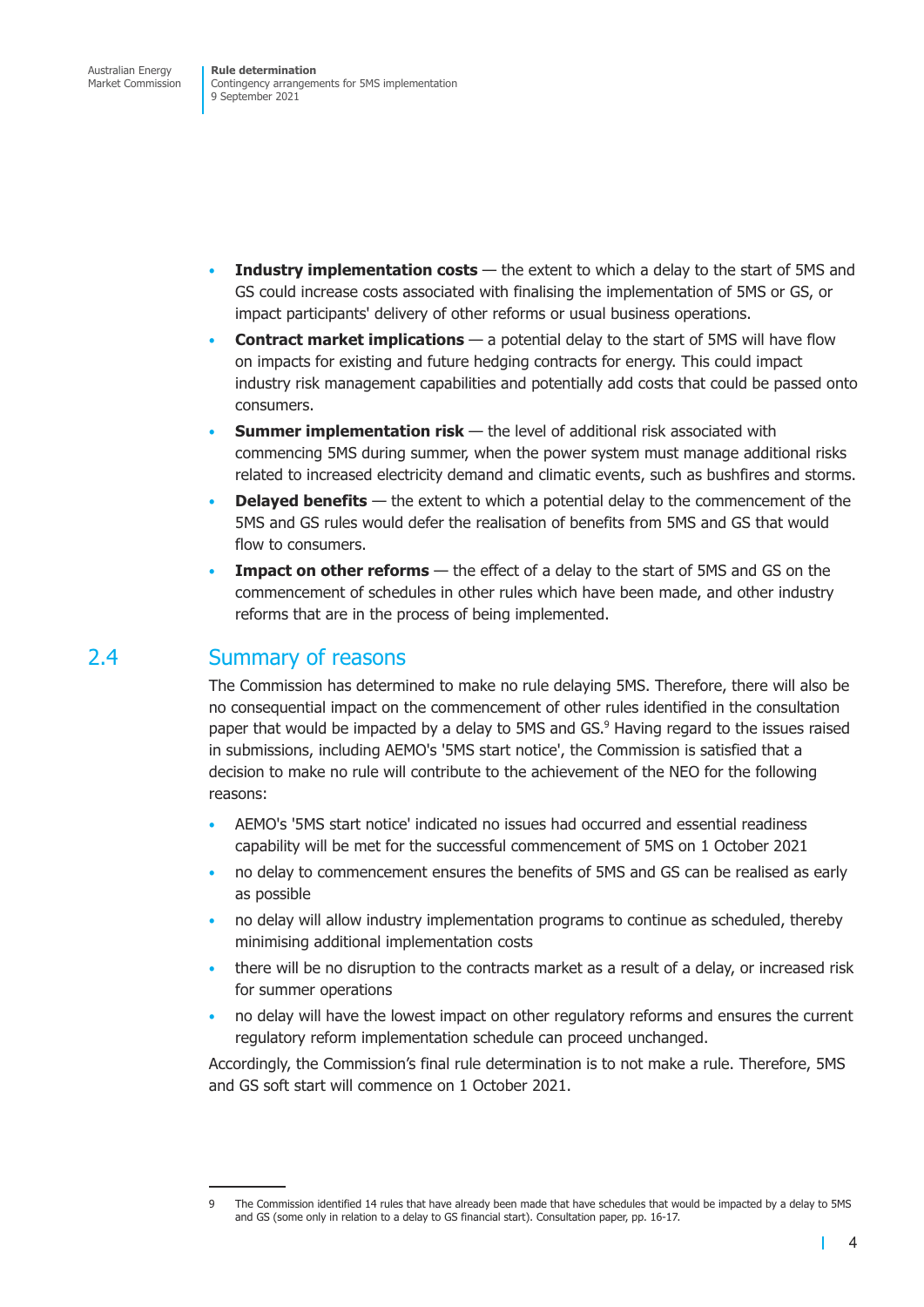## <span id="page-8-0"></span>3 CONTINGENCY PLANNING AND ESSENTIAL CAPABILITY READINESS 5MS

This chapter outlines:

- contingency planning and AEMO's '5MS start notice'
- stakeholder views
- AEMC analysis and conclusion.

#### 3.1 AEMO's '5MS start notice'

AEMO's '5MS start notice', provided as a submission on 1 September 2021, recommended no delay was needed and 5MS should commence on 1 October 2021, as scheduled.<sup>10</sup>

Throughout August, AEMO gathered information through its 5MS market trial and from industry readiness reporting. It undertook a readiness assessment against the essential criteria required for the successful commencement of 5MS and GS on 1 October 2021. The readiness assessment did not identify any unexpected contingency issues. AEMO therefore concluded that the date change contingency arrangements set out in the Rule Change request do not need to be triggered. Accordingly, AEMO advised the Commission that the 5MS rule should commence on 1 October 2021 as scheduled.

AEMO engaged with the established 5MS working groups on the assessment and hosted a 5MS Executive Forum on 30 August, where 20 industry participants indicated no objection to AEMO's recommendation of 'no delay'.<sup>11</sup>

In its submission, AEMO noted its readiness assessment noted risks to successful operation of 5MS and identified mitigation strategies and contingency plans to address these risks.

#### 3.2 Stakeholder views

Submissions generally supported the AEMC's proposed approach and assessment framework. Furthermore, stakeholders considered if a delay to the commencement date was needed, it should be no longer than necessary and driven by AEMO's essential capability readiness assessment.<sup>12</sup>

Despite generally agreeing with the assessment framework and AEMO's '5MS start notice' as the basis for the AEMC's delay or no delay decision, some stakeholders did raise concerns regarding remaining implementation risks, particularly for participants.<sup>13</sup> The Commission encourages these parties to continue to engage with AEMO on the mitigation strategies and contingency plans to address these concerns.

т

<sup>10</sup> AEMO submission, p. 2.

<sup>11</sup> Industry participants: AGL, ActewAGL, Alinta, APA, Ausgrid, EnergyAustraila, Essential Energy, Evo Energy, Hydro Tasmania, IntelliHub, Jemena, Origin Energy, PlusES, Red Energy, SA Power Networks, SA Water, Snowy Hydro, Stanwell, Tango Energy and TasNetworks. AEMO 5MS executive forum 30 August 2021, meeting notes, p. 3.

<sup>12</sup> AFMA, AusNet Services, EnergyQueensland, Neoen, Origin Energy, Red Energy and Lumo Energy, Snowy Hydro and Stanwell submissions.

<sup>13</sup> Infigen Energy, Red Energy and Lumo Energy submissions.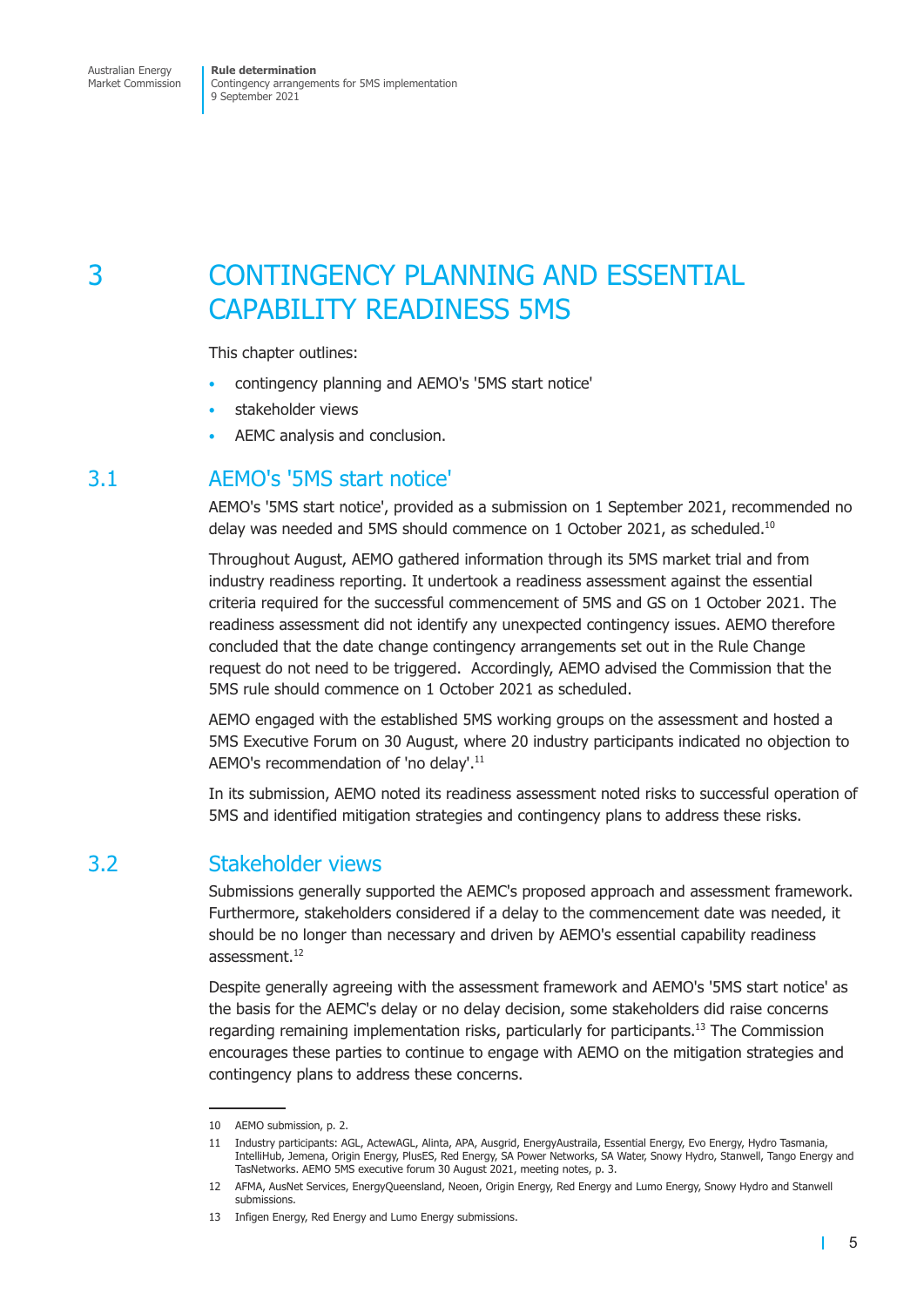### <span id="page-9-0"></span>3.3 Analysis and conclusion

The Commission has determined to make no rule. 5MS will therefore begin as scheduled on 1 October 2021. In making this determination, the Commission considered AEMO's '5MS start notice' recommendation and industry submissions that generally supported using AEMO's recommendation as the key factor in considering a potential delay.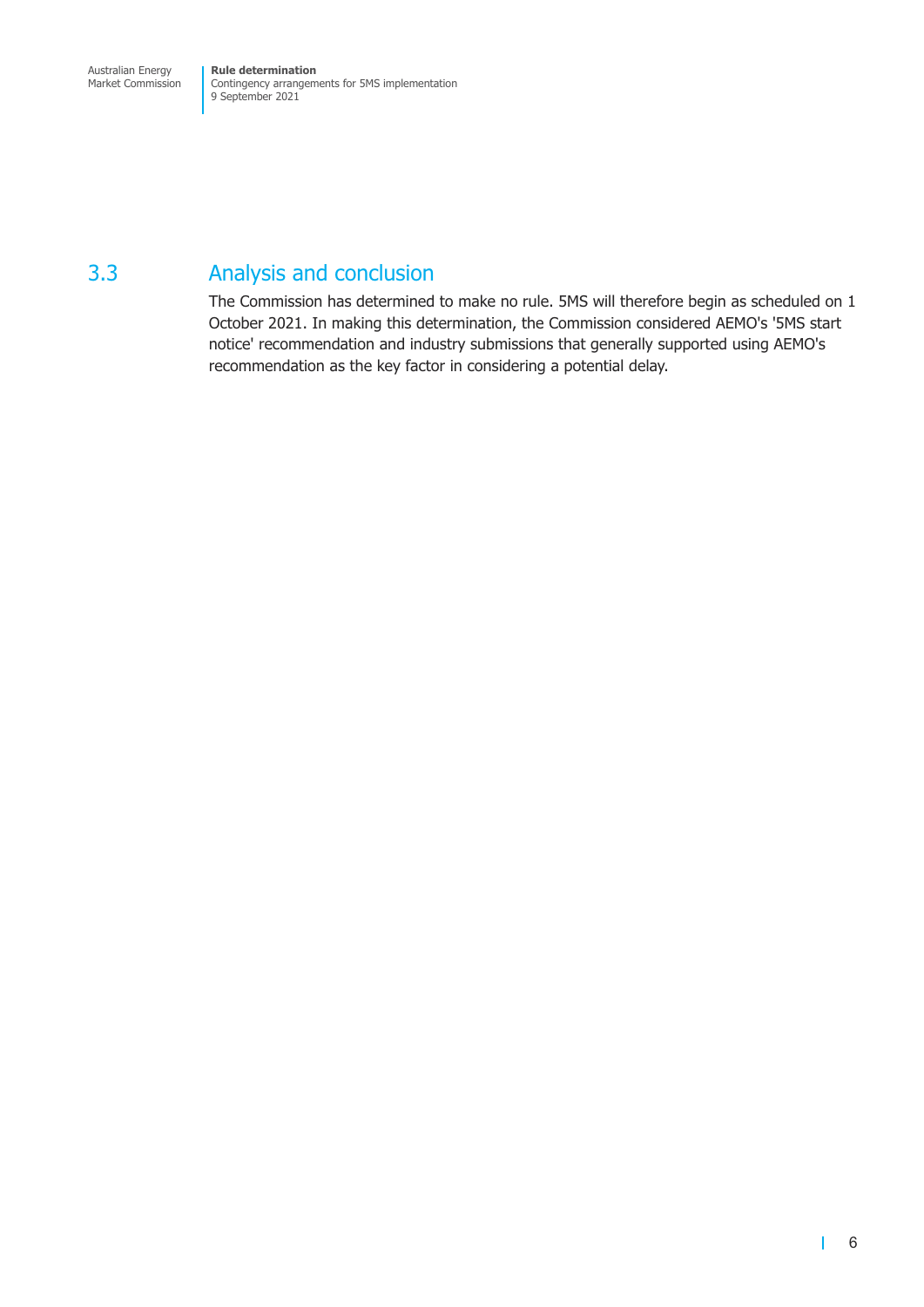### <span id="page-10-0"></span>ABBREVIATIONS

| 5MS         | Five minute settlement              |
|-------------|-------------------------------------|
| <b>AEMC</b> | Australian Energy Market Commission |
| <b>AEMO</b> | Australian Energy Market Operator   |
| <b>AER</b>  | Australian Energy Regulator         |
| Commission  | See AEMC                            |
| GS          | Global settlements                  |
| <b>MCE</b>  | Ministerial Council on Energy       |
| <b>NEL</b>  | National Electricity Law            |
| <b>NEO</b>  | National electricity objective      |
| <b>NER</b>  | National Electricity Rules          |
| <b>UFE</b>  | Unaccounted for energy              |
| <b>WDRM</b> | Wholesale demand response mechanism |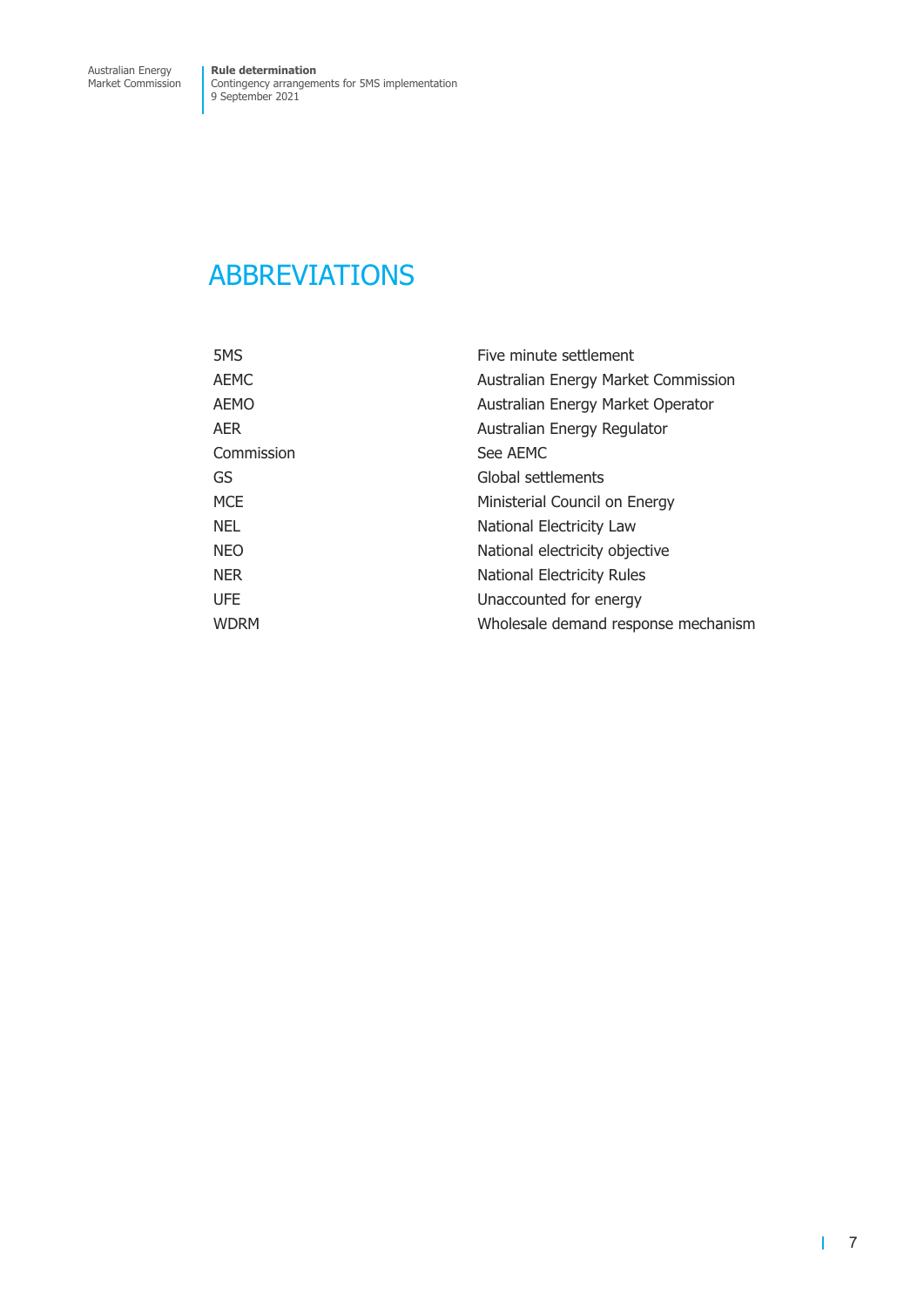## <span id="page-11-0"></span>A SUMMARY OF OTHER ISSUES RAISED IN **SUBMISSIONS**

This appendix sets out the issues raised in consultation on this rule change request and the AEMC's response to each issue. If an issue raised in a submission has been discussed in the main body of this document, it has not been included in this appendix.

Some stakeholders provided feedback on the issues relating to the short delay and extended delay options in submissions. The Commission appreciates the consideration of these issues and the feedback provided. However, as a delay was not necessary, the Commission has not responded to the individual issues raised or made an assessment on the preferred extended delay.

| <b>STAKEHOLDER(S)</b>                                        | <b>ISSUE(S)</b>                                                                                                                                                       |
|--------------------------------------------------------------|-----------------------------------------------------------------------------------------------------------------------------------------------------------------------|
|                                                              | Preferred 1 February 2022 extended delay option.                                                                                                                      |
| Neoen and<br>EnergyQueensland                                | Reasons included: benefits of 5MS should be realised as soon as<br>possible; the costs of further delaying would be significant.                                      |
|                                                              | Preferred 1 April 2022 extended delay option.                                                                                                                         |
| AFMA, Infigen, Origin<br>Energy, Snowy Hydro<br>and Stanwell | Reasons included: additional risk associated with implementing 5MS<br>in the middle of summer and commencing at the beginning of a<br>quarter aligned with contracts. |

#### **Table A.1: Summary of key trade-offs for extended delay options raised in submissions**